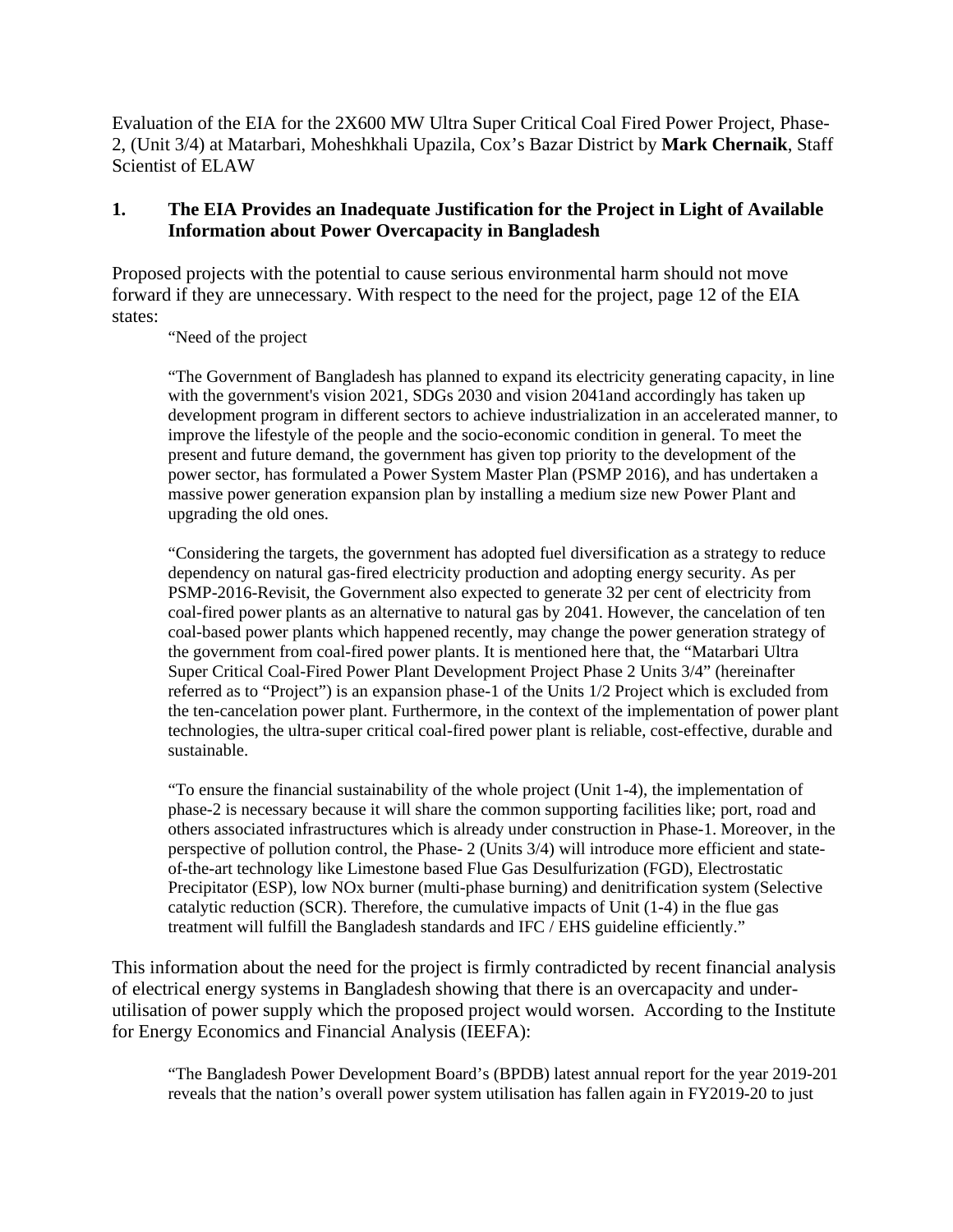40%, down from 43% in the prior year (Figure 1). A figure of 40% utilisation indicates significant surplus capacity within the power system.

"With 2,000MW expected to have been added to the system by the end of 2020, this overcapacity will have worsened before the end of the year. Furthermore, in its new annual report, the BPDB discloses that 15,294MW of new power capacity is under construction and around 21,000MW will be added by the end of 2025. Over the same period, only 5,501MW of old capacity is to be retired.

"As a result, under-utilisation – and hence, overcapacity – will worsen out to 2025 unless power generation growth recovers quickly and remains at a very high level throughout the period. Power generation growth was just 1.26% in 2019-20 according to the BPDB, barely keeping pace with population growth, as the economic impacts of COVID-19 were felt in Bangladesh.

"IEEFA has estimated future capacity utilisation based on power generation growth assumptions and BPDB's disclosed capacity additions and retirements out to 2025. Even if generation growth immediately recovers to 10% per annum in 2020-21 and remains at that level, overall capacity utilisation will drop below 40% during the early 2020s before recovering back to just 40% in 2025-26 (Figure 2).

"If annual generation growth is 8% then utilisation will keep dropping down to 36% by 2025-26. In the event that generation growth is 7%, utilisation worsens even further to 34%, meaning twothirds of the nation's power capacity will sit idle across a full year (Figure 2).

"With the global economic recovery from COVID-19 uncertain, Bangladesh risks seeing an already significant overcapacity situation worsen over the next five years if power generation growth does not recover to, and stay at, very high levels.

*"Worsening overcapacity has significant implications for the BPDB's finances as well as power tariffs. Under power purchase agreements, thermal power generators receive capacity payments regardless of whether they are utilised or not. Capacity payments to power plants that*  increasingly sit idle raise the per unit cost of generation, which could result in the need for higher *government subsidies to bail out BPDB's losses and/or the need to increase power tariffs for consumers."[1](#page-1-0)*

A recent presentation on "Abandoning Coal in Power Generation: Government Initiatives & Way Forward" by the Centre for Policy Dialogue (CPD) emphasizes the following facts:

"The webinar organised by CPD on 24 June, 2020 has made a number of recommendations which are pertinent to government's recent initiative

"COVID 19 has provided an opportunity to revisit existing approaches, operations, management, cost and return of the ongoing power generation including redirecting the power sector towards clean energy by 2030 and 2041

"Growing overcapacity and inefficiency in the power sector have been creating fiscal financial pressure on the Power Division particularly to the BPDB which need reprioritization of investment projects

<span id="page-1-0"></span><sup>&</sup>lt;sup>1</sup> IEEFA (January 2021) "Power Overcapacity Worsening in Bangladesh: Switch in Focus From Coal and LNG To Renewables and Grid Can Address the Problem"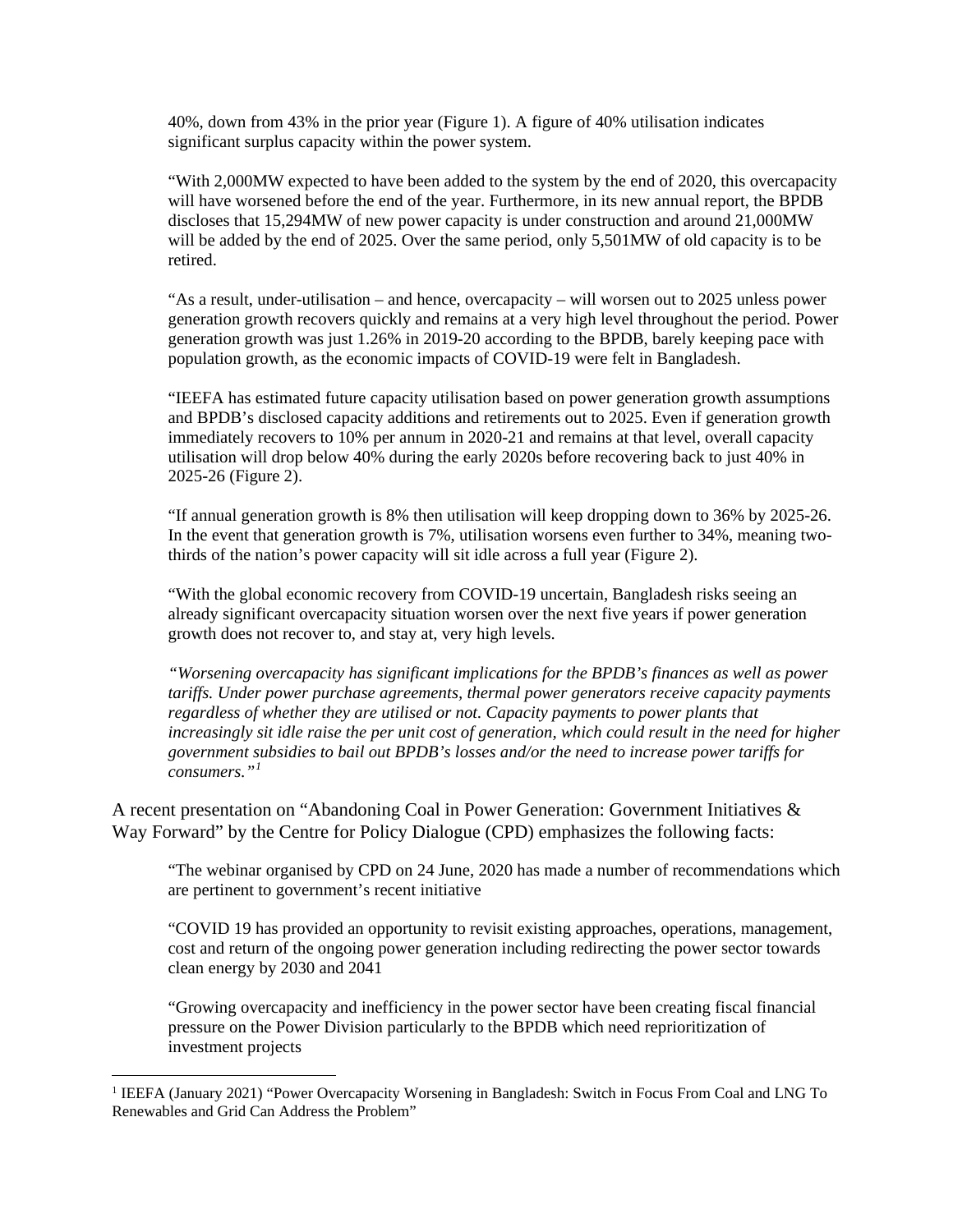"The Power Division needs to follow 'go slow' policy in power generation related projects both under public and private sector given the huge amount of overcapacity currently exists

"The power division needs to shifts its focus from generating electricity based on fossil fuel to more by renewable energy both under public and private sector

"Government should negotiate with development partners and private sector about possible deferment/cancellation of the projects including those of coal fired projects

"A well planned renewable energy led electricity generation through solar, wind, roof top and other means could be a better option for the future."[2](#page-2-0)

Not only is the 2X600 MW Ultra Super Critical Coal Fired Power Project, Phase-2, (Unit 3/4) at Matarbari unnecessary, its addition to the power system of Bangladesh would be unwelcome from a fiscal standpoint.

## **2. The EIA provides an argument for why renewable energy systems are not the preferred alternative to the project that is contradicted by the Sustainable and Renewable Energy Development Authority of the Ministry of Power, Energy and Mineral Resources**

Pages 297-298 of the EIA makes the following argument that generating electrical power by using solar photovoltaic panels is not a realistic alternative to a coal-fired power plant.

"The annual power generation of 600 MW x  $2 = 1,200$  MW for this project is 1,200 MW x 24 hours x 365 days x  $80\% = 8,410$  GWh/year, assuming the capacity factor of 80%. With reference to the above-mentioned power generation amount of 1,332 kWh/m2 per unit area, the site area required to generate the annual power generation (8,935 GWh/year) of this project by photovoltaic power generation is  $8,410$  GWh/year / 1,332 kWh/m2 = 631ha (in case the capacity factor is 1kW/m2), which is equivalent to the total site area of 700ha required for the Units 1/2 project and this project.

"However, in fact, it is said that 10 to 15m2/kW is required to install a solar panel (1kW). According to "NEDO PV Challenges 2020", the capacity factor of photovoltaic power generation for business use is 18%3, and with reference to these values, the required site area is calculated as 700ha x 8,410 GWh/year / [7,000,000m2 / 10m2//kW / 1,000,000 x 8,760 x 18%] = 5,333 ha (Green part in Figure 8.2).

"When considering photovoltaic power generation, it is necessary to select the site in consideration of topography, weather, diurnal fluctuations, etc. It is not realistic because project owner has to secure the vast land."

This argument is directly contradicted by information presented by the Sustainable and Renewable Energy Development Authority (SREDA), Power Division, Ministry of Power, Energy and Mineral Resources:

<span id="page-2-0"></span><sup>2</sup> Moazzem, K. G., Ahmed, T., & Shibly, S. A. (2020). Abandoning Coal in Power Generation Government Initiatives & Way Forward.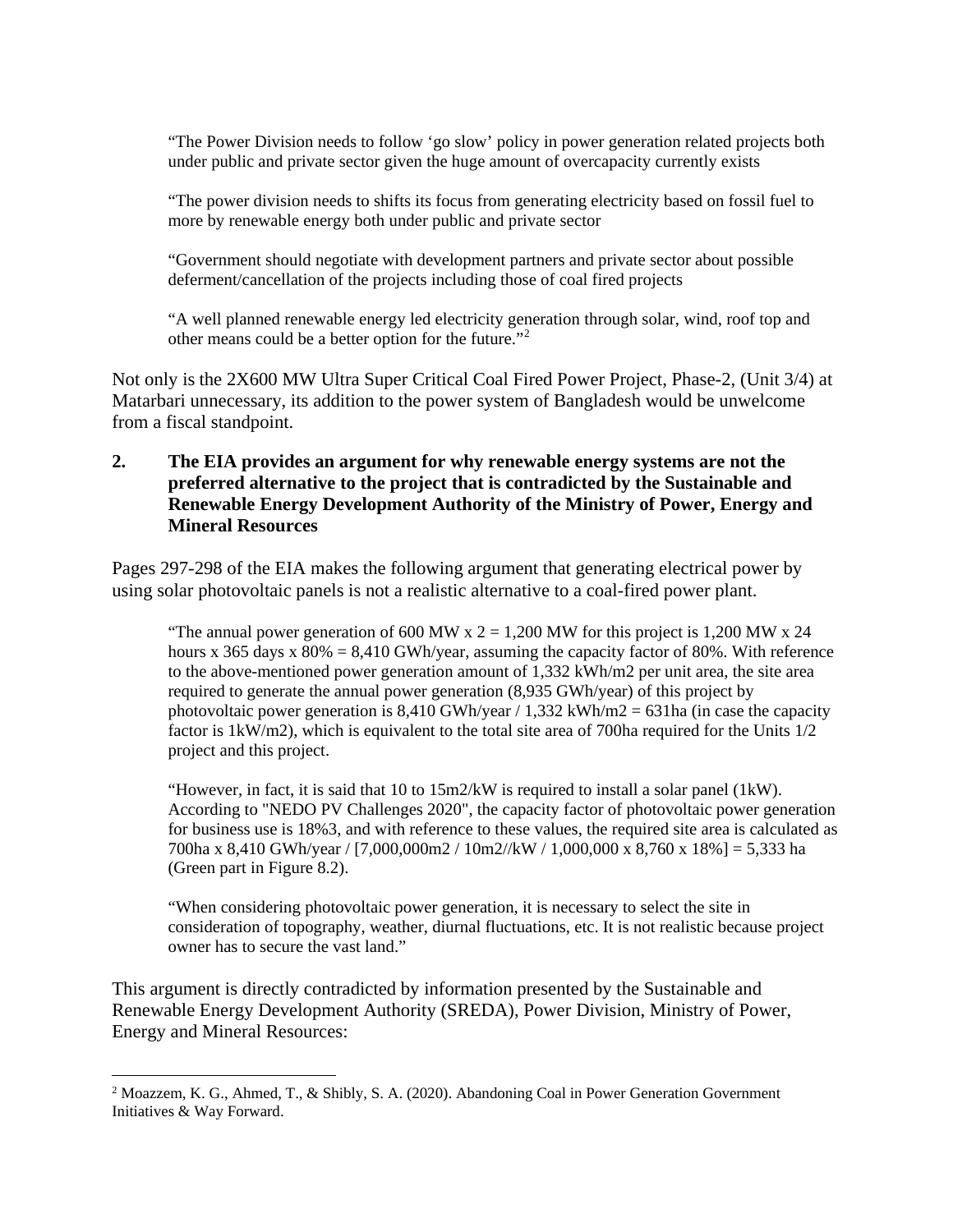"It is crucial for Bangladesh to prepare for a future when the reserves of fossil fuels will be on the verge of depletion all over the world and climate change will pose an extreme threat to lives and livelihoods. This future is also likely to see the cost of renewable energy decreasing and technological efficiency increasing. As one of the most susceptible countries to the ravages of climate change, Bangladesh should invest in a future which is environmentally and economically sustainable. Despite limited land availability for the deployment of solar energy, the government through appropriate policies can still use the available land effectively to meet the energy needs. Land use efficiency can be increased by the use of agrivoltaics or creating multilayer use of solar installations, like raising the height of the solar panels, and using the land below for agriculture which needs less solar radiation, or grazing pasture for livestock, or planting the land with flowering plants for apiaries or developing pisciculture.

"The global scenario is rapidly changing, and the share of renewables in the energy mix across the world is increasing. Renewables are securing more annual investment when compared to fossil fuel capacity. The reasons are obvious—the pressing need for energy security and the risk posed by climate change. Already, renewable energy sources specially the solar photovoltaic, have become financially competitive with fossil fuels in many jurisdictions, and in the future, will become cheaper than any fossil fuel-based energy. Cheaper power from renewables will be the chief driving force in the energy industry. Therefore, like many other countries, Bangladesh should also adopt ambitious renewable energy targets. Among all renewable sources, solar energy is continuously proving itself to be the most suitable solution for Bangladesh. Since the country has a rationed amount of land, the decisions about land allocation should be prudent. Accordingly, special emphasis should be put on the solar rooftops and the solar irrigation sector.

"In this study, three scenarios are presented for the future of solar energy in Bangladesh, i.e. the BAU case, the medium, and the high deployment scenario. In the BAU case, future solar capacity is estimated to be 8 GW; for the mid and high deployment cases, the estimations are 25 GW and 40 GW respectively till 2041. The scenarios are developed based on existing and developing technologies which are known today and do not consider the possibility of entirely new or unknown technologies emerging.

**"It is recommended that Bangladesh should aim for the high deployment scenario.** In this case, the installed capacity of the solar PV systems will be almost half (50%) of the projected generation capacity of the country under the condition of high economic growth and without any EE&C measures. With EE&C measures, the share would be around 60%. The capacity utilization factor of the solar PV power plants in Bangladesh is approximately 18% and by the year 2041 the energy generation demand of the country will be 360,000 GWh (Approximating with EE&C measures). In the high deployment scenario, the energy generation from the solar PV systems will be around 63,000 GWh per year, which means that the solar PV systems will provide nearly 17.5% of the total electric energy demand of the country by the year 2041.

"In order to execute the high deployment scenario, the government should undertake several important and timely steps. According to the Delta Plan of Bangladesh, there will be more than 3,300 square kilometers of new reclaimed land in the near future. If around 5% of this reclaimed new land is used for solar power projects, and the government undertakes the necessary land and transmission infrastructure development, these projects can be built and operated by either the government utilities or the private sector through competitive bidding of IPP projects or by  $both.$ <sup>[3](#page-3-0)</sup>

<span id="page-3-0"></span><sup>3</sup> SREDA (10 October 2020) "National Solar Energy Action Plan, 2021 - 2041" at page 126.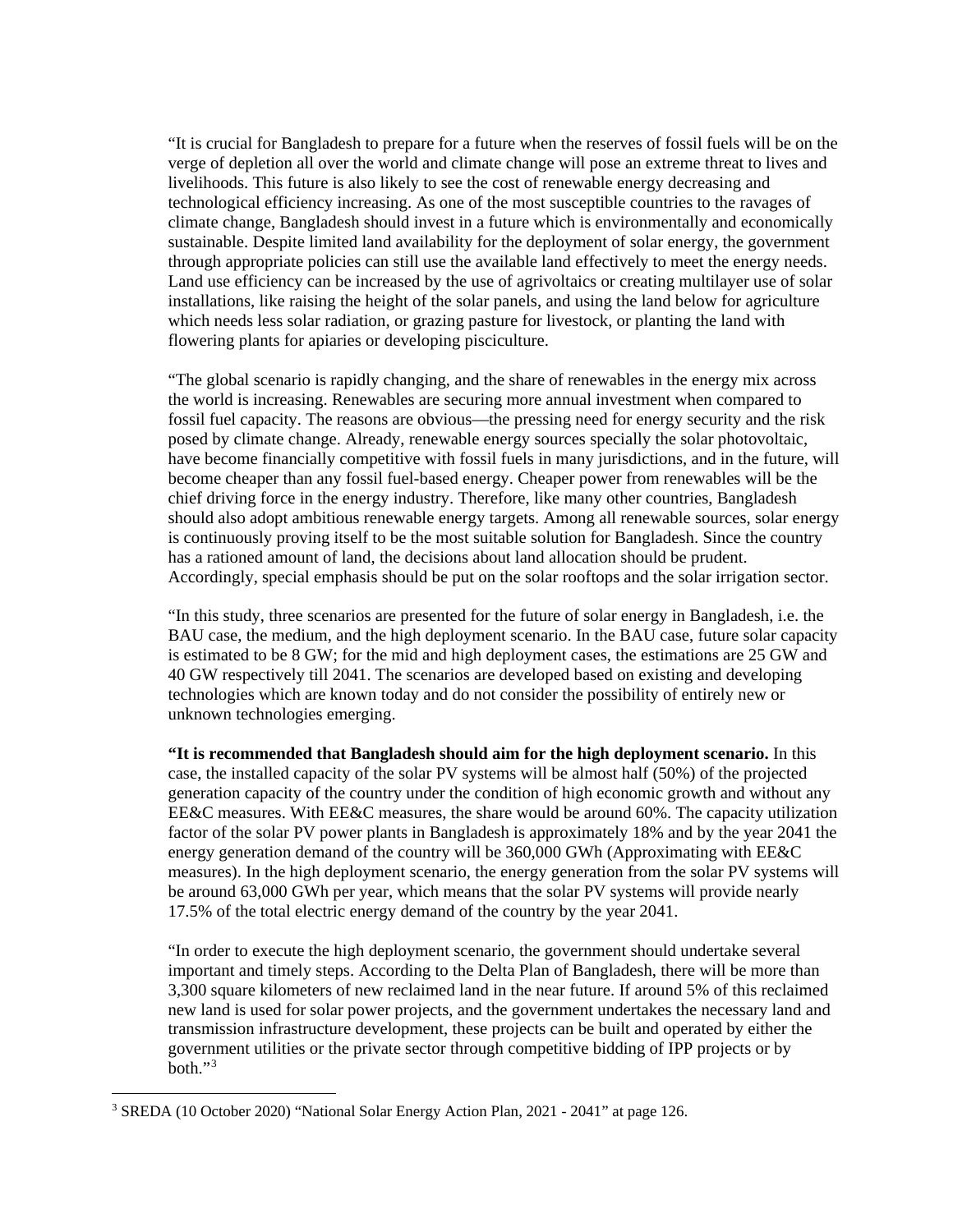# **3. The EIA Does Not Assess the Substantial Impacts on the Climate of the Project's Greenhouse Gas Emissions**

Page 303 of the EIA provides the following information of the project's greenhouse gas emissions:

"In addition,  $CO<sub>2</sub>$  emission of the project is estimated 7,319,280 t- $CO<sub>2</sub>/y$ .."

The Matarbari 2X600 MW Ultra Super Critical Coal Fired Power Project, Phase-2, (Unit 3/4) is expected to have a 30-year operational life. This implies that over the 30-year operational life of the project it would emit nearly *220 million metric tons of CO2.*

In July of 2021, the number of expected deaths caused by the emission of one additional metric ton of CO2 was estimated by research conducted at the Columbia University School of International and Public Affairs: The study states the following:

"In this study, we create an extension to DICE-2016 called DICE-EMR (Dynamic Integrated Climate-Economy Model with an Endogenous Mortality Response). We construct an additional reduced-form mortality damage function that projects the effect of climate change on the mortality rate using estimates from studies chosen from an interdisciplinary systematic research synthesis of the scholarly literature (see "Methods" section for details). We use DICE-EMR to produce a new metric that avoids some of the limitations of the SCC: the mortality cost of carbon (MCC). *The 2020 MCC is the number of expected temperature related excess deaths globally from 2020 to 2100 caused by the emission of one additional metric ton of carbon-dioxide equivalent emissions in 2020*. We find that in the DICE baseline scenario that results in 4.1°C warming above preindustrial temperatures by 2100, the 2020 MCC is 2.26 x  $10^{-4}$  lives per metric ton in the central estimate, which implies that adding 4,434 metric tons of carbon dioxide in 2020 … causes one excess death globally in expectation between 2020 and 2100."[4](#page-4-0)

"We find that optimal climate policy in DICE-EMR, however, involves large immediate emissions reductions and full decarbonization by 2050. This results in 2.4 °C warming by 2100.

"If the world undertakes the optimal emissions path in DICEEMR and restrains global average temperatures to 2.4 °C, we largely avoid the temperatures where marginal increases in temperature resulting from a marginal emission today are most damaging. Therefore, the SCC and the MCC are highly sensitive to future climate policy. On the optimal emissions path the 2020 MCC drops by 53% from 2.26  $\times$  10<sup>-4</sup> lives per metric ton in the baseline emissions scenario to 1.07 × 10−4 lives per metric ton (see Table 1). *This implies that under DICE-EMR's optimal climate policy, adding (reducing) 9,318 tons of carbon dioxide— equivalent to the lifetime emissions of 7.3 average Americans—causes (reduces) one excess death globally between 2020 and 2100*. It also implies that adding (reducing) 1,276 metric tons of carbon dioxide in 2020 … causes (reduces) 0.14 excess deaths between 2020 and 2100 in expectation on the optimal emissions path  $\ldots$ <sup>[5](#page-4-1)</sup>

<span id="page-4-0"></span><sup>4</sup> Bressler, R. D. (2021). The mortality cost of carbon. Nature communications, 12(1), 1-12, at page 2.

<span id="page-4-1"></span> $<sup>5</sup>$  Ibid., at page 4.</sup>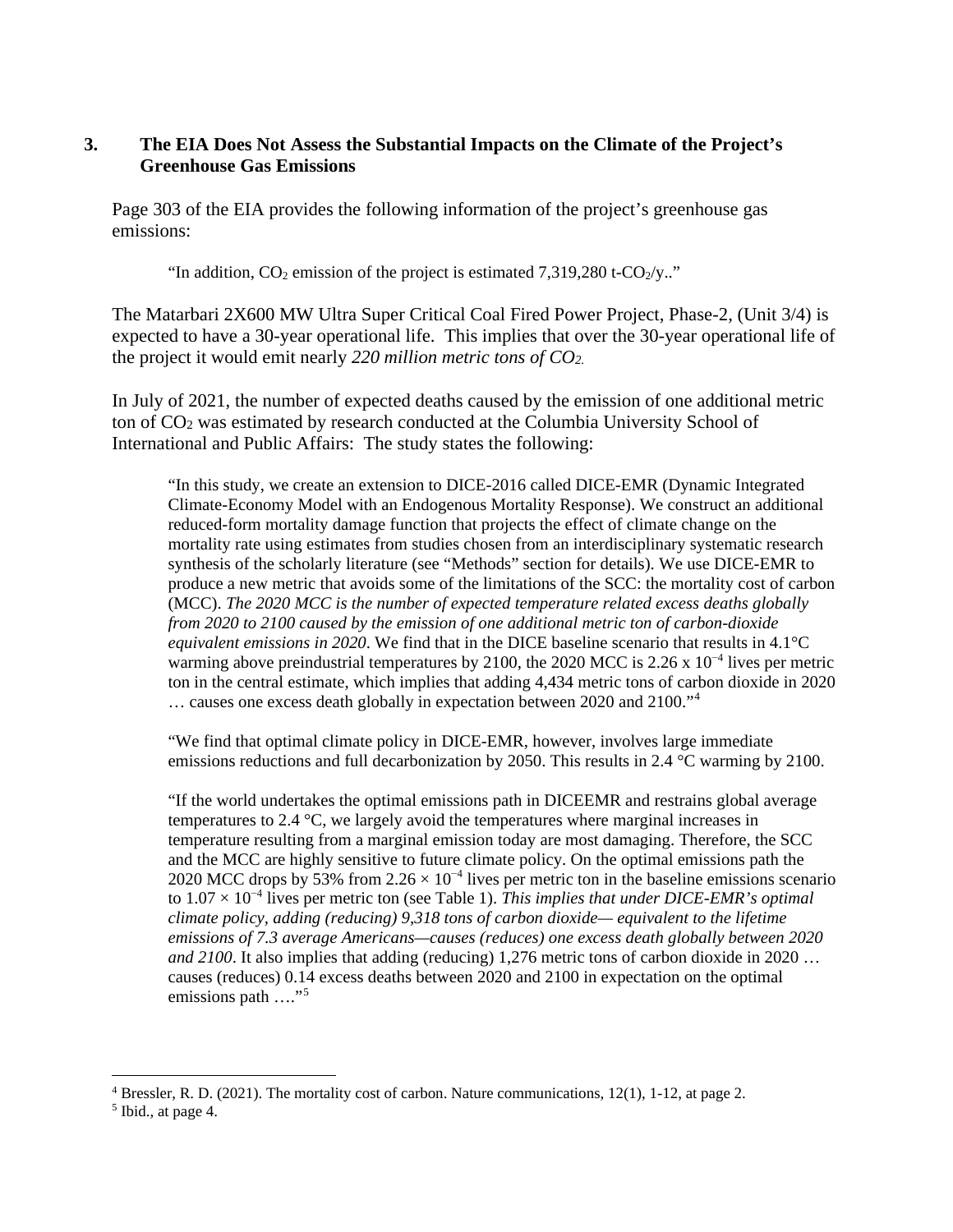| Table 1 2020 mortality cost of carbon (MCC).                                                                                                                                                                                                                                                                      |                                              |                                   |                                                      |  |  |  |  |
|-------------------------------------------------------------------------------------------------------------------------------------------------------------------------------------------------------------------------------------------------------------------------------------------------------------------|----------------------------------------------|-----------------------------------|------------------------------------------------------|--|--|--|--|
|                                                                                                                                                                                                                                                                                                                   | Low mortality estimate<br>(<10th percentile) | <b>Central mortality estimate</b> | <b>High mortality estimate</b><br>(>90th percentile) |  |  |  |  |
| Baseline emissions scenario<br>$(4.1 \degree C$ warming by 2100)                                                                                                                                                                                                                                                  | $-1.71 \times 10^{-4}$                       | $2.26 \times 10^{-4}$             | $6.78 \times 10^{-4}$                                |  |  |  |  |
| Optimal emissions scenario<br>$(2.4 °C$ warming by 2100)                                                                                                                                                                                                                                                          | $-2.16 \times 10^{-4}$                       | $1.07 \times 10^{-4}$             | $5.22 \times 10^{-4}$                                |  |  |  |  |
| DICE-EMR projects that an additional metric ton of carbon dioxide emitted in 2020 causes 2.26 x 10 <sup>-4</sup> excess deaths from 2020 to 2100 in the central estimate in the baseline emissions scenario and<br>$1.07 \times 10^{-4}$ excess deaths in the central estimate in the optimal emissions scenario. |                                              |                                   |                                                      |  |  |  |  |

This analysis allows us to calculate the mortality costs associated with the Matarbari 2X600 MW Ultra Super Critical Coal Fired Power Project, Phase-2, (Unit 3/4). For example, if the world undertakes the optimal emissions path and restrains global average temperatures to 2.4 °C by 2100, then for the eighty-year period that encompasses the operational life of the project, expected  $CO<sub>2</sub>$  emissions from the project would cause  $23,600$  $23,600$  $23,600$  excess deaths.<sup>6</sup>

# **4. The EIA Does Not Assess How the Project is Compatible with Recent International Agreements for Meeting the Temperature Targets of the United Nations Framework Convention on Climate Change**

In November of 2021 at the  $26<sup>th</sup>$  Conference of the Parties (COP26) to the United Nations Convention on Climate Change (UNFCC), countries around the world agreed to the following to hold the increase in the global average temperature to well below 2 °C above pre-industrial levels and to pursue efforts to limit the temperature increase to 1.5 °C above pre-industrial levels. Specifically, at COP26, the Conference of the Parties in the Glasgow Climate Pact:

"15. Reaffirms the long-term global goal to hold the increase in the global average temperature to well below 2 °C above pre-industrial levels and to pursue efforts to limit the temperature increase to 1.5 °C above pre-industrial levels, recognizing that this would significantly reduce the risks and impacts of climate change;

"16. Recognizes that the impacts of climate change will be much lower at the temperature increase of 1.5 °C compared with 2 °C, and resolves to pursue efforts to limit the temperature increase to 1.5 °C;

"17. Also recognizes that limiting global warming to 1.5 °C *requires rapid, deep and sustained reductions in global greenhouse gas emissions, including reducing global carbon dioxide emissions by 45 per cent by 2030 relative to the 2010 level and to net zero around mid-century*, as well as deep reductions in other greenhouse gases;

18. Further recognizes that this requires accelerated action in this critical decade, on the basis of the best available scientific knowledge and equity, reflecting common but differentiated responsibilities and respective capabilities and in the context of sustainable development and efforts to eradicate poverty;

19. Invites Parties to consider further actions to reduce by 2030 non-carbon dioxide greenhouse gas emissions, including methane;

<span id="page-5-0"></span><sup>&</sup>lt;sup>6</sup> 220 million metric tons CO<sub>2</sub>eq x 1 excess death/9318 tons CO<sub>2</sub>eq = 23,600 excess deaths.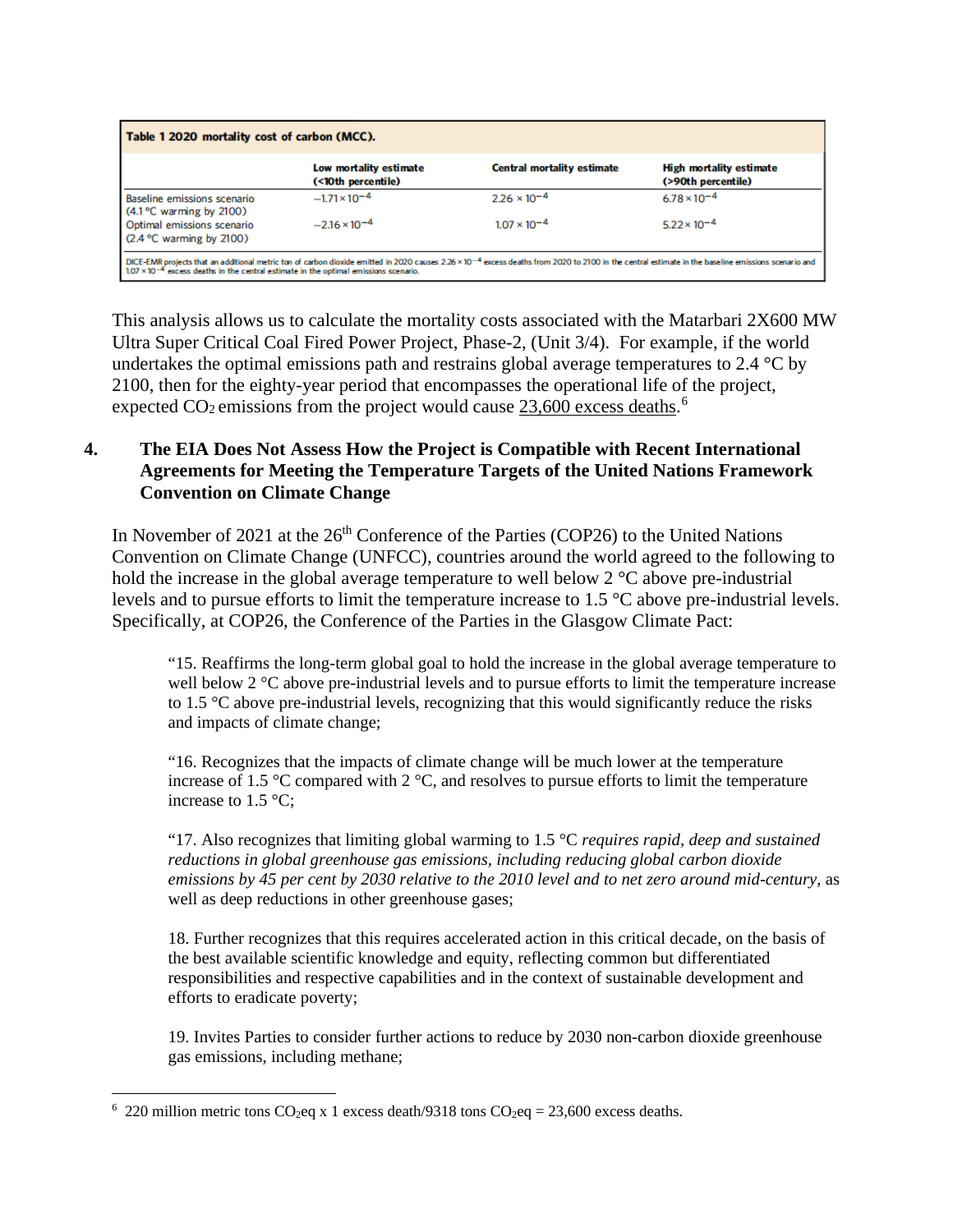20. Calls upon Parties to accelerate the development, deployment and dissemination of technologies, and the adoption of policies, *to transition towards low-emission energy systems*, including by rapidly scaling up the deployment of clean power generation and energy efficiency measures, *including accelerating efforts towards the phasedown of unabated coal power* and phase-out of inefficient fossil fuel subsidies, while providing targeted support to the poorest and most vulnerable in line with national circumstances and recognizing the need for support towards a just transition  $\ldots$ ."<sup>[7](#page-6-0)</sup>

The proposed Matarbari 2X600 MW Ultra Super Critical Coal Fired Power Project, Phase-2, (Unit 3/4**)** is fundamentally inconsistent with the Glasgow Climate Pact. According to Section 11.3 (Expected Project Implementation Schedule) on page 348 of the EIA, commissioning of the the Matarbari 2X600 MW Ultra Super Critical Coal Fired Power Project, Phase-2, (Unit 3/4) is not expected until 2029. The expected 30-year life of the project (See EIA at page 53) means that the project is expected to be operational from 2029 to 2059. An unabated coal power project plant emitting more than 7.3 million metric tons of  $CO<sub>2</sub>$  per year for the years 2029-2059 is not consistent with the following elements of the Glasgow Climate Pact:

- "reducing global carbon dioxide emissions by 45 per cent by 2030 relative to the 2010 level and to net zero around mid-century"
- a "transition towards low-emission energy systems"
- "accelerating efforts towards the phasedown of unabated coal power."

# **5. The EIA Does Not Disclose that the Proposed Power Plant's Emissions of Air Pollutants Would Violate Japanese Ambient Air Quality Standards and Result in Excess Premature Mortality**

The proposed Matarbari 2X600 MW Ultra Super Critical Coal Fired Power Project, Phase-2, (Unit 3/4**)** project has been financed by the Japan International Cooperation Agency (JICA) with five separate overseas development assistance loans. Tokyo Electric Power Services Co. Ltd (TEPSCO) has drafted the EIA for the project. On the principle that government-backed lending institutions should not finance projects that would fail to comply with environmental standards of the lender country, the impact of the proposed Matarbari 2X600 MW Ultra Super Critical Coal Fired Power Project, Phase-2, (Unit 3/4**)** must be measured against Japanese standards.

Table 4.13: Ambient air at different locations around the project site (Dry season) on pages 109- 110 of the EIA provides the following information about baseline air quality.

<span id="page-6-0"></span><sup>7</sup> Conference of the Parties serving as the meeting of the Parties to the Paris Agreement (13 November 2021) "Glasgow Climate Pact"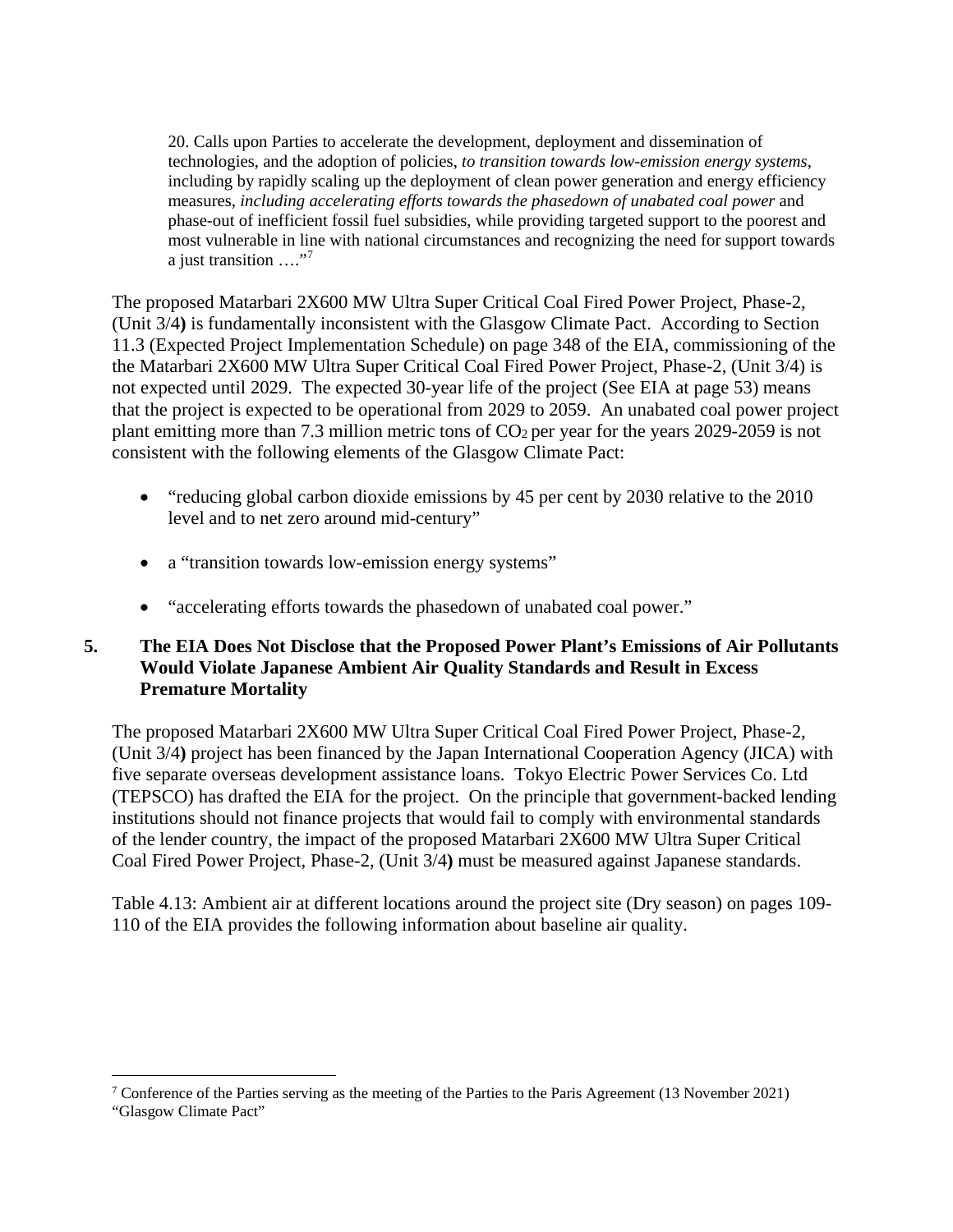| <b>Sample Location</b>                   | <b>Coordinates</b>              | <b>Measured Concentrations of</b><br><b>Ambient Air Quality Parameters</b> |                         |                   |                                                          |           |                 |  |
|------------------------------------------|---------------------------------|----------------------------------------------------------------------------|-------------------------|-------------------|----------------------------------------------------------|-----------|-----------------|--|
|                                          |                                 | <b>PM</b> <sub>10</sub>                                                    | <b>PM</b> <sub>25</sub> | SO <sub>2</sub>   | NO <sub>x</sub>                                          | co        | CO <sub>2</sub> |  |
| AQ-4, Sampling: 1<br>Date:07-08.01.2021  | 21°42'47.4"N.<br>91°52'40.56"E  | 67.13                                                                      | 23.15                   | 2.5               | 5.0                                                      | 20        | 351.0           |  |
| AQ-4, Sampling: 2<br>Date: 04-05.03.2021 | 21°42'47.4"N.<br>91°52'40.56"E  | 75.92                                                                      | 30.19                   | 2.5               | 5.0                                                      | 3.0       | 473.0           |  |
| <b>Sample Location</b>                   |                                 |                                                                            |                         |                   | <b>Measured Concentrations of</b>                        |           |                 |  |
|                                          | Coordinates                     | <b>PM</b> <sub>10</sub>                                                    | PM <sub>2.5</sub>       | SO <sub>2</sub>   | <b>Ambient Air Quality Parameters</b><br>NO <sub>x</sub> | <b>CO</b> | CO <sub>2</sub> |  |
| AQ-4, Sampling: 3<br>Date: 05-06.03.2021 | 21°42'47.4"N.<br>91°52'40.56"E  | 52.78                                                                      | 27.88                   | 2.5               | 50                                                       | 3.3       | 373.0           |  |
| AQ-5, Sampling: 1<br>Date:07-08.01.2021  | 21°41'09.70"N.<br>91°52'15.60"E | 27.29                                                                      | 32.41                   | 2.5               | 50                                                       | 6.0       | 373.0           |  |
| AQ-5, Sampling: 2<br>Date: 04-05.03.2021 | 21°41'09.70"N.<br>91°52'15.60"E | 57.94                                                                      | 27.22                   | 2.5               | 50                                                       | 63        | 373.0           |  |
| AQ-5, Sampling: 3<br>Date: 05-06.03.2021 | 21°41'09.70"N.<br>91°52'15.60"E | 47.17                                                                      | 24.03                   | 2.5               | 5.0                                                      | 5.6       | 350.6           |  |
| <b>Units</b>                             |                                 | µg/m <sub>3</sub>                                                          | µg/m <sub>3</sub>       | µg/m <sub>3</sub> | $\mu q/m3$                                               | ppm       | ppm             |  |
| <b>Test Duration (Hours)</b>             |                                 | 24                                                                         |                         |                   |                                                          |           |                 |  |

Table 4.13: Ambient air at different locations around the project site (Dry season)

Table 4.14: Ambient air at different locations around the project site (Wet season)

Table 4.14: Ambient air at different locations around the project site (Wet season)

| <b>ID of Sample Location</b>                                                                                             | <b>Measured Concentrations</b><br>of Ambient Air Quality |                   |                 |                 |           |                 |
|--------------------------------------------------------------------------------------------------------------------------|----------------------------------------------------------|-------------------|-----------------|-----------------|-----------|-----------------|
|                                                                                                                          | <b>PM<sub>10</sub></b>                                   | PM <sub>2.5</sub> | SO <sub>2</sub> | NO <sub>x</sub> | <b>CO</b> | CO <sub>2</sub> |
| POINT-1: AQ-4, Sampling: 1<br>GPS: 21°42'47.4"N.<br>91°52'40.56"E Date: 04 -<br>05.06.2021                               | 13.89                                                    | 9.67              | 2.5             | $50 - 50$       | 30        | 367.0           |
| POINT-1: AQ-4, Sampling: 2<br>GPS: 21°42'47.4"N.<br>91°52'40.56"E Date: 05 -<br>06.03.2021                               | 8.80                                                     | 18.16             | 2.5             | 5.0             | 2.4       | 351.0           |
| POINT-1: AQ-4, Sampling: 3<br>GPS: 21°42'47.4"N.<br>91°52'40.56"E Date: 06 -<br>07.06.2021                               | 12.54                                                    | 10.61             | 2.5             | 5.0             | 2.7       | 362.0           |
| POINT-2: AQ-5, Sampling: 1<br>GPS: 21°41'09.70"N.<br>91°52'15.60"E<br>Date: 01 - 02.06.2021<br>Time: 09:00 AM - 08:00 AM | 9.26                                                     | 12.23             | <2.5            | $50 - 50$       | 5.1       | 353.0           |
| POINT-2: AQ-5, Sampling: 2<br>GPS: 21°41'09.70"N.<br>91°52'15.60"E<br>Date: 02 - 03.06.2021<br>Time: 09:00 AM - 08:00 AM | 13.43                                                    | 5.66              | 25              | 5.0             | 5.4       | 364.0           |
| POINT-2: AQ-5, Sampling: 3<br>GPS: 21°41'09.70"N.<br>91°52'15.60"E<br>Date: 03 - 04.06.2021<br>Time: 09:00 AM - 08:00 AM | 11.32                                                    | 7.12              | 2.5             | < 5.0           | 6.0       | 347.0           |

PM<sub>2.5</sub> levels in the six samples collected at AQ-4 (Matarbari) average 19.9  $\mu$ g/m<sup>3</sup>. PM<sub>2.5</sub> levels in the six samples collected at AQ-5 (Dhalghata) average 17.9  $\mu$ g/m<sup>3</sup>.

The Japanese ambient air quality standard for PM2.5 is a follows.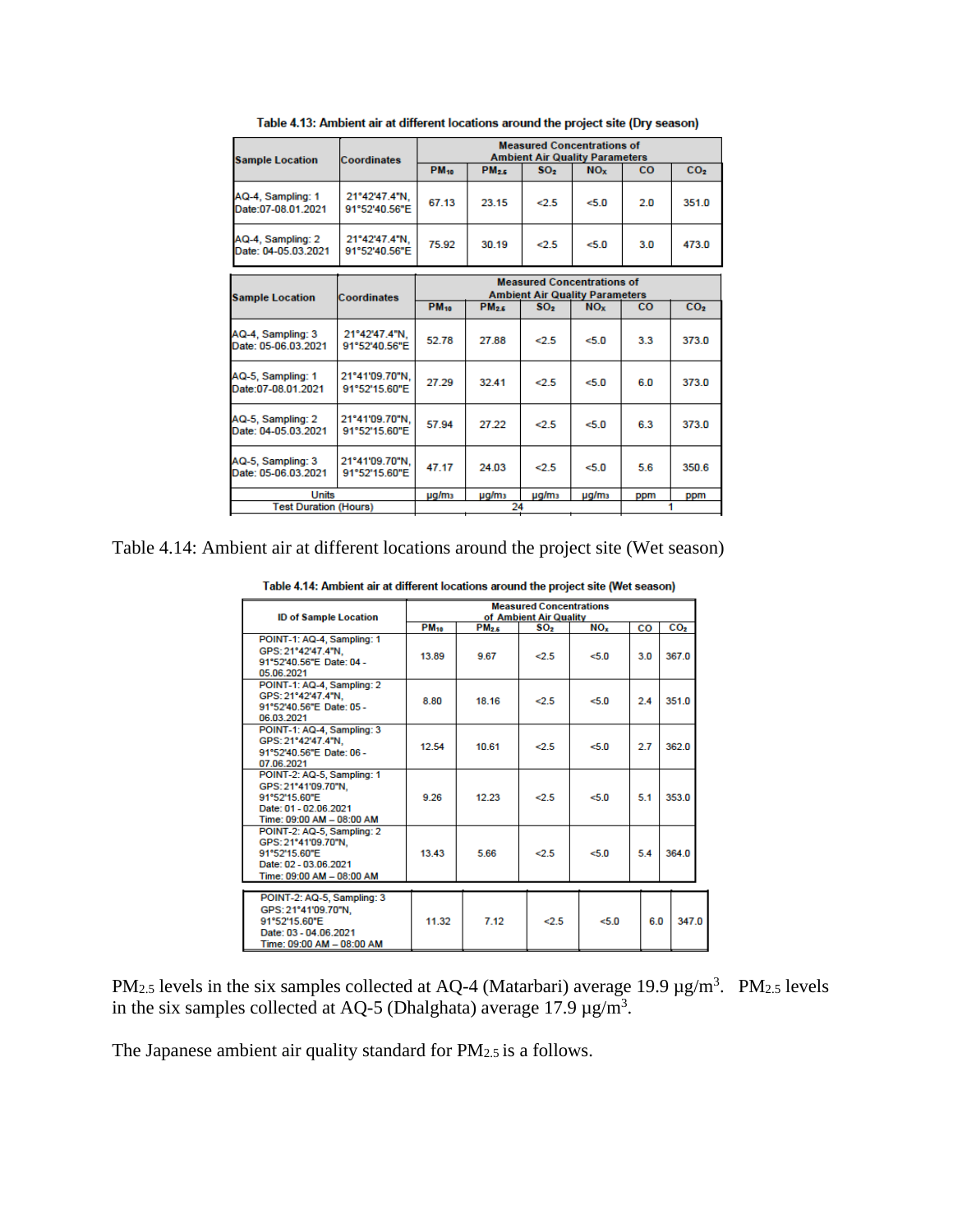"The annual standard for PM2.5 is less than or equal to 15.0  $\mu$ g/m3. The 24 hour standard, which means the annual 98th percentile values at designated monitoring sites in an area, is less than or equal to 35μg/m3. (Notification on September 9, 2009)."[8](#page-8-0)

Because PM<sub>2.5</sub> levels in Matarbari and Dhalghata exceed the Japanese ambient air quality standard for PM<sub>2.5</sub> of 15  $\mu$ g/m<sup>3</sup>, JICA and TEPSCO should have concluded that baseline air quality in Matarbari and Dhalghata do not comply with exceed the Japanese ambient air quality standard for PM2.5 and therefore no proposed major source of pollution may be located therein as the area lacks further assimilative capacity. Table 5.13: The impacts of air pollutants from exhaust gas on starting on Page 247 of the EIA predicts that Units 1-4 of project would cause an incremental increase in PM levels of 0.5  $\mu$ g/m<sup>3</sup> on an annual basis. Such increase would further exacerbate non-compliance at Matarbari and Dhalghata with the long-term (annual) Japanese ambient air quality standard for PM2.5.

The Japanese ambient air quality standard for  $SO<sub>2</sub>$  is a follows:

"The daily average for hourly values shall not exceed 0.04 ppm, and hourly values shall not exceed 0.1 ppm (Notification on May 16, 1[9](#page-8-1)73)."<sup>9</sup>

An hourly standard for  $SO_2$  of 0.1 parts per million (ppm) is numerically equivalent to a standard of 262  $\mu$ g/m<sup>3</sup>. Table 5.13: The impacts of air pollutants from exhaust gas on starting on Page 247 of the EIA predicts that Units 1-4 of project would cause a maximum incremental increase in NO<sub>2</sub> levels of 322  $\mu$ g/m<sup>3</sup> on an hourly basis. As a result, air quality would violate the Japanese ambient air quality standard for SO2 by a substantial margin.

The Japanese ambient air quality standard for  $NO<sub>2</sub>$  is a follows:

"The daily average for hourly values shall be within the 0.04-0.06 ppm zone or below that zone (Notification on July 11, 1978)."<sup>[10](#page-8-2)</sup>

An hourly standard for  $NO<sub>2</sub>$  of 0.04-0.06 parts per million (ppm) is numerically equivalent to a standard of 75.2 to 113  $\mu$ g/m<sup>3.</sup> Table 5.13: The impacts of air pollutants from exhaust gas on starting on Page 247 of the EIA predicts that Units 1-4 of project would cause a maximum incremental increase in NO<sub>2</sub> levels of 207  $\mu$ g/m<sup>3</sup> on an hourly basis. As a result, air quality would violate the Japanese ambient air quality standard for  $NO<sub>2</sub>$  by a substantial margin.

In 2019, a Master of Science graduate from the Institute of Energy, University of Dhaka, and Research Assistant at the Nanoscale Research Laboratory, Department of Biomedical Engineering, The University of Texas, published a study using air pollutant disperion modelling to predict the health effects of expected air pollutant emissions of the proposed Matarbari coalfired power plant (Units 1-4). This study concluded the following:

<span id="page-8-0"></span><sup>8</sup> Ministry of Japan - Environmental Quality Standards in Japan - Air Quality.

<http://www.env.go.jp/en/air/aq/aq.html>

<span id="page-8-1"></span> $9$  Ibid.

<span id="page-8-2"></span> $10$  Ibid.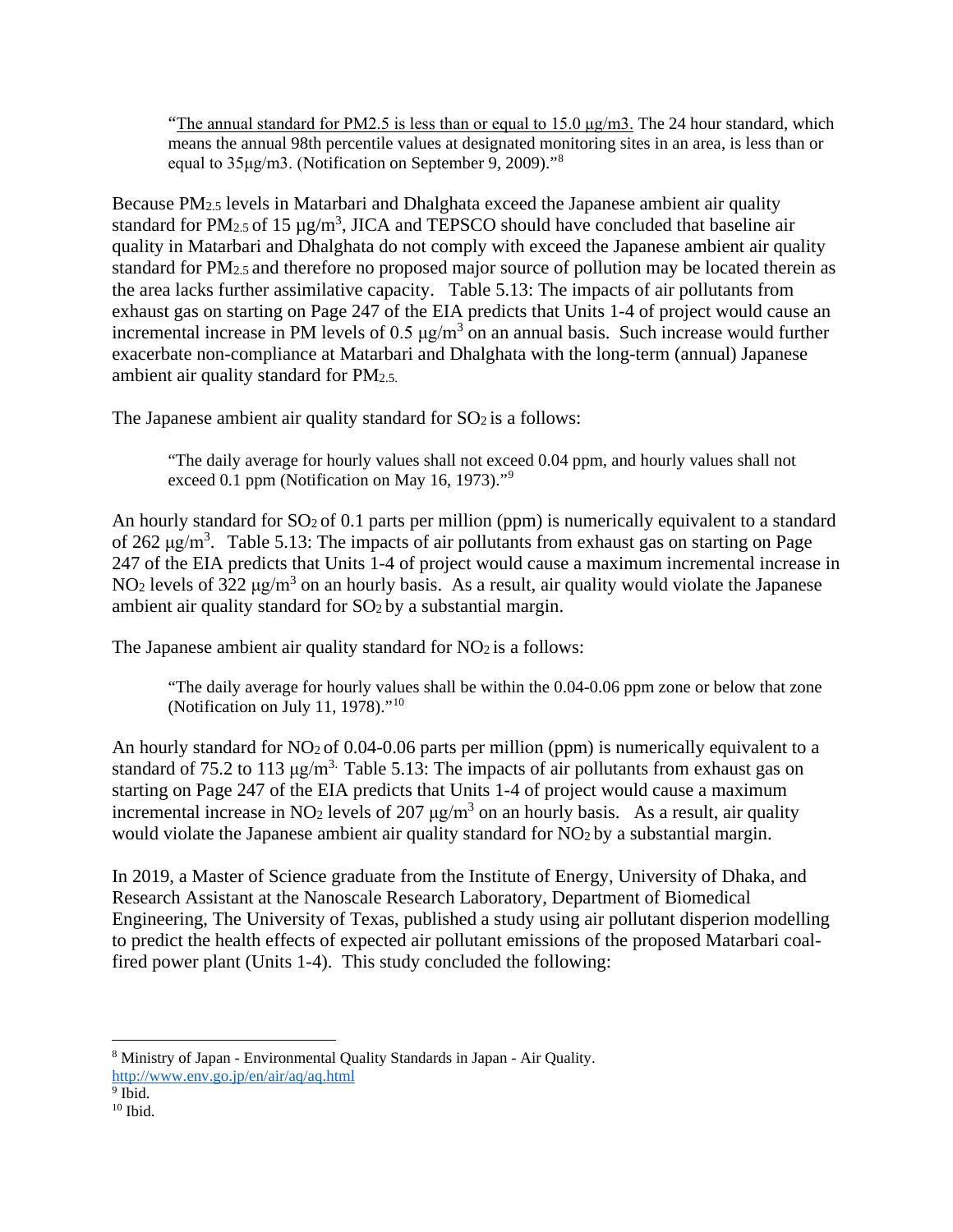"This study reports the probability of increased mortality of people within the political border of Bangladesh due to the emission of fine particulate matter with diameters of 2.5 microns or less (PM2.5) from the Matarbari coal power plant (MCPP). A Gaussian plume dispersion model has been used for this estimation. The PM2.5 emission rate data are unavailable as the construction of MCPP is still in its initial stage; therefore, the anticipated PM2.5 emission rate has been estimated based on data from a number of coal-fired power plants in India and China. To make this study more meaningful, two different emission rates have been considered representing the best case and worst-case scenarios. In both cases, the intake fraction has been found to be 0.12×10−2, and the value of relative risk varies between 1.134 and 1.374, respectively. Finally, it is estimated that approximately 11.5 million people inside Bangladesh will be exposed to the PM2.5 emission from MCPP, and between 7,667 and 17,675 people will experience premature death every  $year.$ <sup>''[11](#page-9-0)</sup>

The EIA failed to disclose the existence of this study, and the extent of annual premature deaths this study predicts that the proposed Matarbari coal-fired power plant (Units 1-4) would cause.

## **6. The EIA proposes a coal ash disposal facility that is contrary to international best practice**

Page 54 of the EIA describes an ash pond that would be constructed for the final disposal of more than 240,000 tons per year of coal combustion residues that would be generated by the project:

#### "Ash pond

"Ash will be disposed at 1st Ash Pond area the first after the commencement of Operation for Units 1/2. This 1st Ash Pond is designed/planned to be satisfied with the necessity capacity at least 5 years operation for Units 1/2. (Area of this 1st Ash Pond is 429,000m2 (Ave.)). After fulfill of ash in 1st Ash Pond, ash will be disposed in the remaining Ash Pond area continuously. In this regard, the Partition Wall will be constructed between the 1st Ash Pond and remaining Ash Pond. The design of Partition Wall had been completed under the Units 1/2 Project, and the volume of the Partition Wall will be 248,000m3.

- $\sqrt{\text{The area of overall Ash Pond is } 2,554,000 \text{ m2 (Ave)}}$ ,
- $\sqrt{\text{The average bottom elevation is MSL} + 1.0\text{m}}$ .
- $\sqrt{\text{The top of Dyke in circumference of ash pond is MSL} + 14.0 \text{m}}$ ."

However, the proposed coal ash pond would likely violate international best practice with respect to its proposed location and design.

The proposed coal ash pond may lack adequate separation between the base of the ash pond and the upper limit of the upper most aquifer

Because of toxic constituents in coal ash, coal ash disposal facilities may not be located where such toxic constituents would be in close contact with important natural resources, such as aquifers and wetlands.

<span id="page-9-0"></span><sup>&</sup>lt;sup>11</sup> Ahmed, S. I. U. (2019). Qualitative assessment on premature human mortality due to the emission of fine particulate matter from the Matarbari coal power plant. Environmental Quality Management, 29(2), 51-55.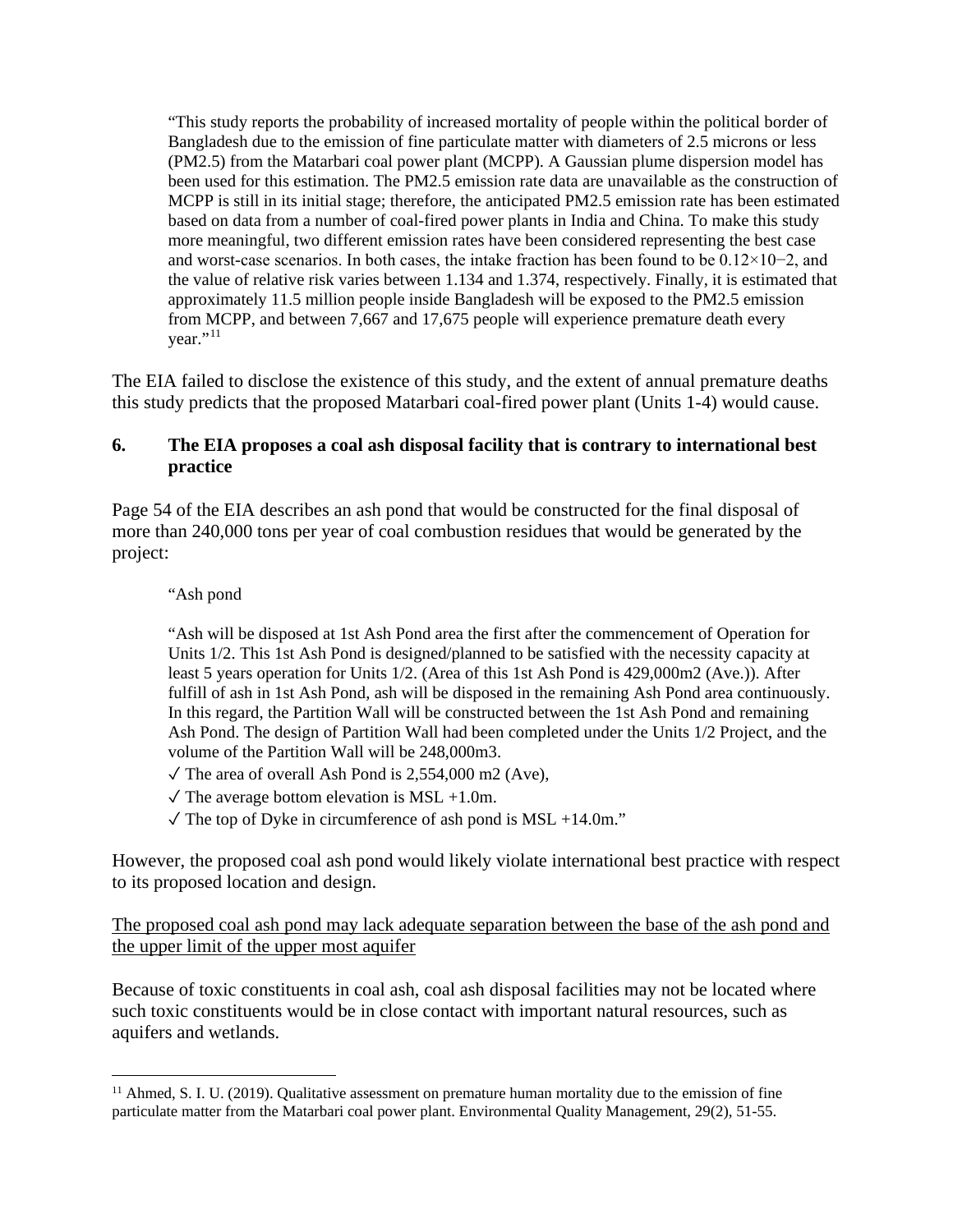For the protection of aquifers, the United States Environmental Protection Agency imposes the following standard:

"40 CFR § 257.60 Placement above the uppermost aquifer.

"(a) New CCR landfills, existing and new CCR surface impoundments, and all lateral expansions of CCR units must be constructed with a base that is located no less than 1.52 meters (five feet) above the upper limit of the uppermost aquifer, or must demonstrate that there will not be an intermittent, recurring, or sustained hydraulic connection between any portion of the base of the CCR unit and the uppermost aquifer due to normal fluctuations in groundwater elevations (including the seasonal high water table)."

It is known that groundwater exists in the project area and is used by the local community. Page 118 of the EIA states:

"The quality of groundwater has been tested two locations Matarbari and Dhalghata union during pre-monsoon and monsoon period. The locations for water samples has been selected in such a way that it would represents the situation of groundwater status in study area."

Note that according to page 54 of the EIA, the average bottom elevation of the proposed coal ash pond is only 1 meter above mean sea level (MSL). Therefore, unless the upper limit of the uppermost aquifer that provides groundwater to the community at Matarbari and Dhalgata is at least one-half meter **below** MSL, then there is no possibility for the proposed coal ash pond to maintain an adequate separation between the base of the coal ash pond and the upper limit of the uppermost aquifer requiring protection. Bore log data in the Appendices of this EIA or the 2013 EIA should provide information about the depth of the water table at locations where groundwater samples were taken.

#### The proposed coal ash pond would likely be located in wetlands

For the protection of wetlands, the United States Environmental Protection Agency imposes the following standard:

"40 CFR § 257.61 Wetlands.

"(a) New CCR landfills, existing and new CCR surface impoundments, and all lateral expansions of CCR units must not be located in wetlands, as defined in § 232.2 of this chapter, unless the owner or operator demonstrates by the dates specified in paragraph (c) of this section that the CCR unit meets the requirements of paragraphs (a)(1) through (5) of this section.

"(1) Where applicable under section 404 of the Clean Water Act or applicable state wetlands laws, a clear and objective rebuttal of the presumption that an alternative to the CCR unit is reasonably available that does not involve wetlands.

"(2) The construction and operation of the CCR unit will not cause or contribute to any of the following: (i) A violation of any applicable state or federal water quality standard; (ii) A violation of any applicable toxic effluent standard or prohibition under section 307 of the Clean Water Act; (iii) Jeopardize the continued existence of endangered or threatened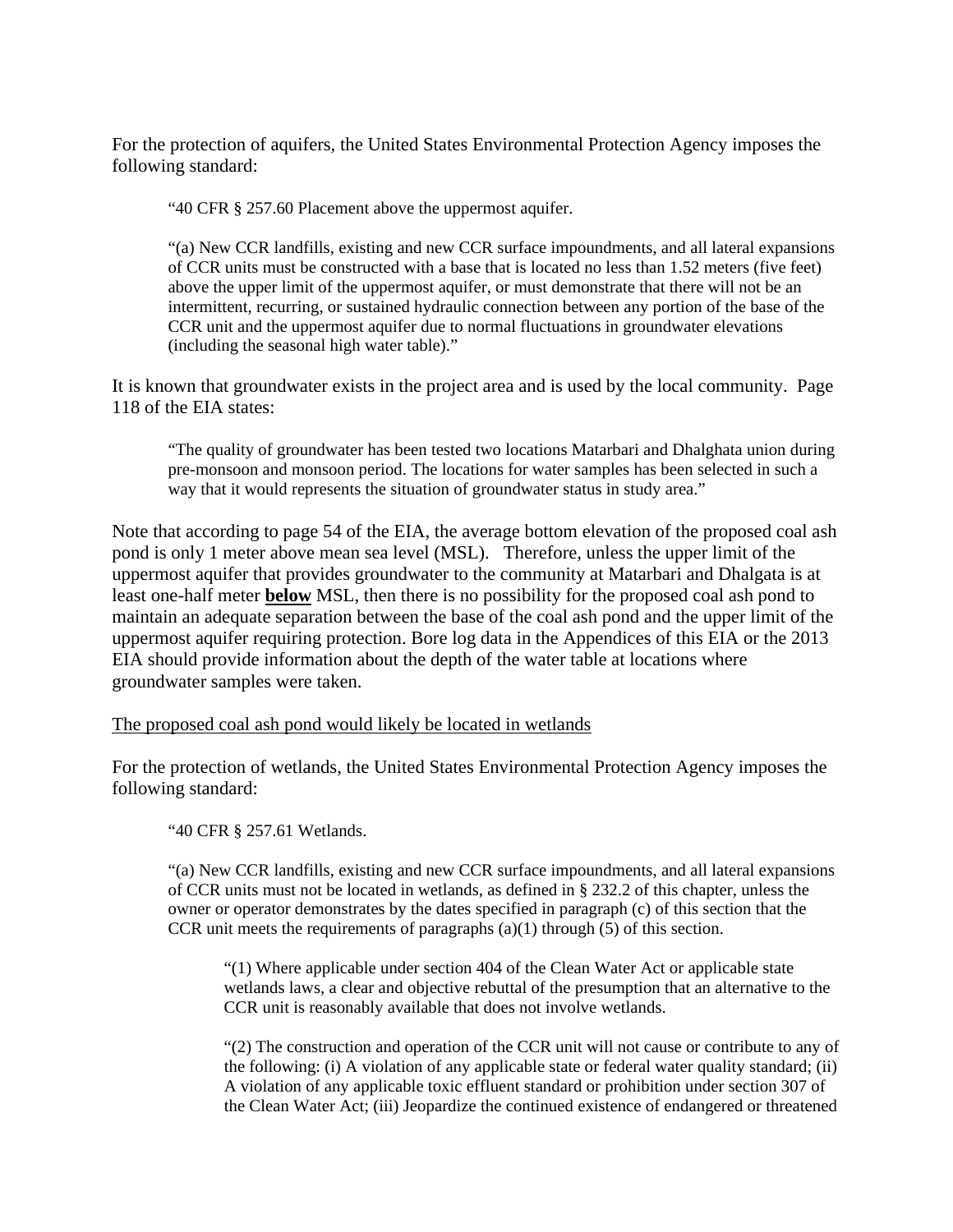species or result in the destruction or adverse modification of a critical habitat, protected under the Endangered Species Act of 1973; and (iv) A violation of any requirement under the Marine Protection, Research, and Sanctuaries Act of 1972 for the protection of a marine sanctuary.

"(3) The CCR unit will not cause or contribute to significant degradation of wetlands by addressing all of the following factors: (i) Erosion, stability, and migration potential of native wetland soils, muds and deposits used to support the CCR unit; (ii) Erosion, stability, and migration potential of dredged and fill materials used to support the CCR unit; (iii) The volume and chemical nature of the CCR; (iv) Impacts on fish, wildlife, and other aquatic resources and their habitat from release of CCR; (v) The potential effects of catastrophic release of CCR to the wetland and the resulting impacts on the environment; and (vi) Any additional factors, as necessary, to demonstrate that ecological resources in the wetland are sufficiently protected.

"(4) To the extent required under section 404 of the Clean Water Act or applicable state wetlands laws, steps have been taken to attempt to achieve no net loss of wetlands (as defined by acreage and function) by first avoiding impacts to wetlands to the maximum extent reasonable as required by paragraphs  $(a)(1)$  through  $(3)$  of this section, then minimizing unavoidable impacts to the maximum extent reasonable, and finally offsetting remaining unavoidable wetland impacts through all appropriate and reasonable compensatory mitigation actions (e.g., restoration of existing degraded wetlands or creation of man-made wetlands); and

"(5) Sufficient information is available to make a reasoned determination with respect to the demonstrations in paragraphs  $(a)(1)$  through  $(4)$  of this section."

In its description of the baseline environment, page 136 of the EIA attests to the prevalence of wetlands in the project area:

"Due to salinity the amount of cultivated land in the study area is low. The huge amounts of wetland are used for salt cultivation during dry season. Apart from these some wetlands are used for fish cultivation. Aquatic vegetation in salt cultivation area is rare. Some aquatic vegetation is found in the fish firm [sic] area. a total 42 plant species recorded from this site. The most common species are Shapla, Kachuripana, Mulsi, Nukha, Hydrolea, Kolmi, Dholkolmi, Kachu, Helencha, and Heicha shak. A rare occurrence of Hogla also recorded in the wetland."

There is no information in the EIA that would support: 1) a clear and objective rebuttal of the presumption that an alternative to the proposed ash pond is reasonably available that does not involve wetlands; and 2) a finding that the proposed ash pond would not cause or contribute to significant degradation of wetlands.

### The design of the proposed coal ash pond lacks a required leachate collection and removal system

Because toxic constituents in coal ash seep and accumulate in the bottom of a coal ash disposal facility, a leachate collection and removal system is required to prevent such accumulation. With respect to coal ash disposal facilities, the United States Environmental Protection Agency imposes the following standard: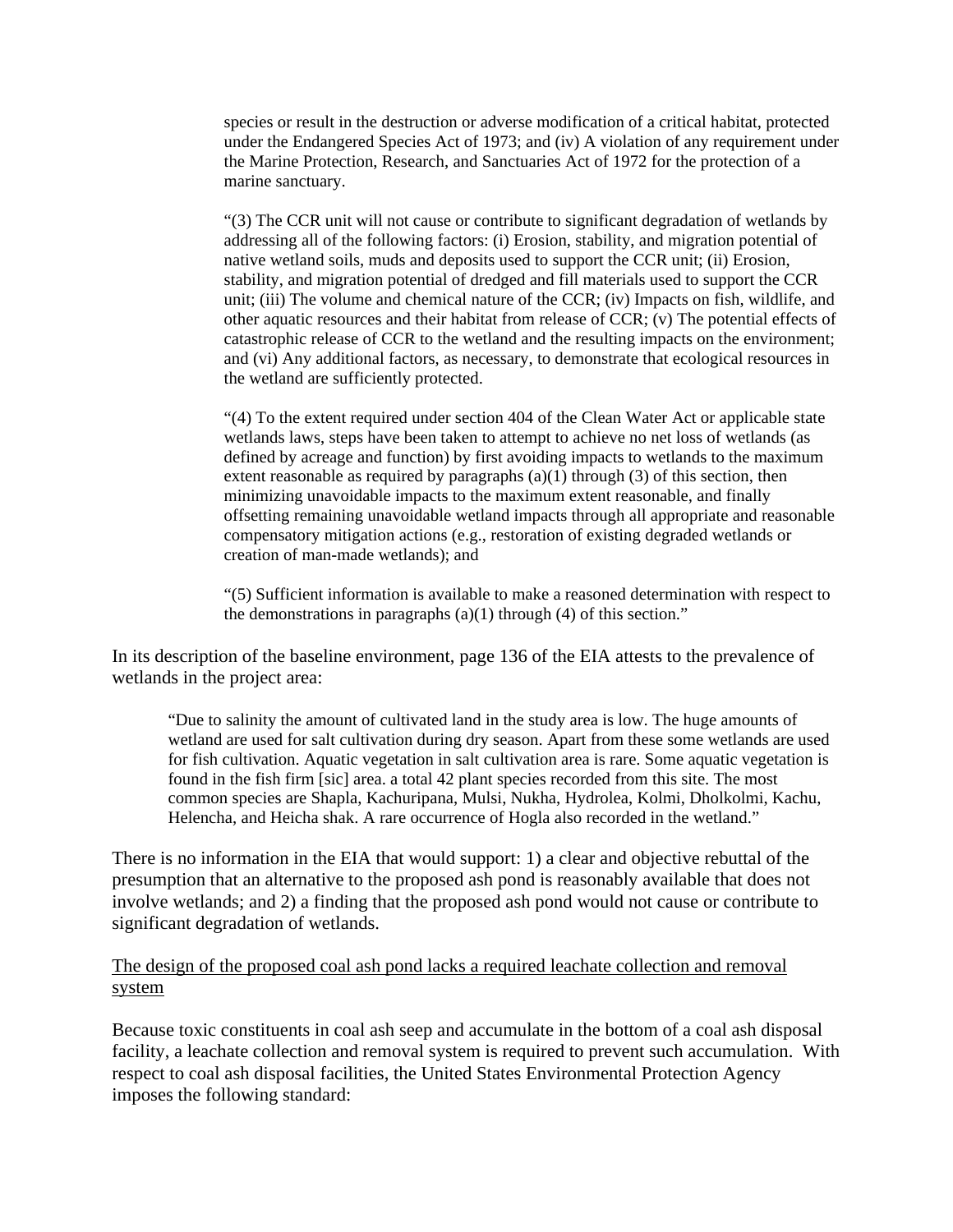"§ 257.70 Design criteria for new CCR landfills and any lateral expansion of a CCR landfill.

"(a) (1) New CCR landfills and any lateral expansion of a CCR landfill must be designed, constructed, operated, and maintained with either a composite liner that meets the requirements of paragraph (b) of this section or an alternative composite liner that meets the requirements in paragraph (c) of this section, and a leachate collection and removal system that meets the requirements of paragraph (d) of this section. ….

"(d) The leachate collection and removal system must be designed, constructed, operated, and maintained to collect and remove leachate from the landfill during the active life and post-closure care period. The leachate collection and removal system must be:

"(1) Designed and operated to maintain less than a 30-centimeter depth of leachate over the composite liner or alternative composite liner;

"(2) Constructed of materials that are chemically resistant to the CCR and any non-CCR waste managed in the CCR unit and the leachate expected to be generated, and of sufficient strength and thickness to prevent collapse under the pressures exerted by overlying waste, waste cover materials, and equipment used at the CCR unit; and

"(3) Designed and operated to minimize clogging during the active life and post-closure care period."

There is no information in the EIA indicating that the proposed coal ash pond would include a leachate collection and removal system.

#### The design of the proposed coal ash pond lacks a required groundwater monitoring system

Because toxic constituents in coal ash often breach liners beneath coal ash disposal facilities, it is necessary to monitor groundwater quality to detect any breach early enough to allow effective remedial actions in response to a breach. With respect to groundwater monitoring systems, the United States Environmental Protection Agency imposes the following standard:

"40 CF § 257.91 Groundwater monitoring systems.

"(a) Performance standard. The owner or operator of a CCR unit must install a groundwater monitoring system that consists of a sufficient number of wells, installed at appropriate locations and depths, to yield groundwater samples from the uppermost aquifer that:

"(1) Accurately represent the quality of background groundwater that has not been affected by leakage from a CCR unit. A determination of background quality may include sampling of wells that are not hydraulically upgradient of the CCR management area where: (i) Hydrogeologic conditions do not allow the owner or operator of the CCR unit to determine what wells are hydraulically upgradient; or (ii) Sampling at other wells will provide an indication of background groundwater quality that is as representative or more representative than that provided by the upgradient wells; and